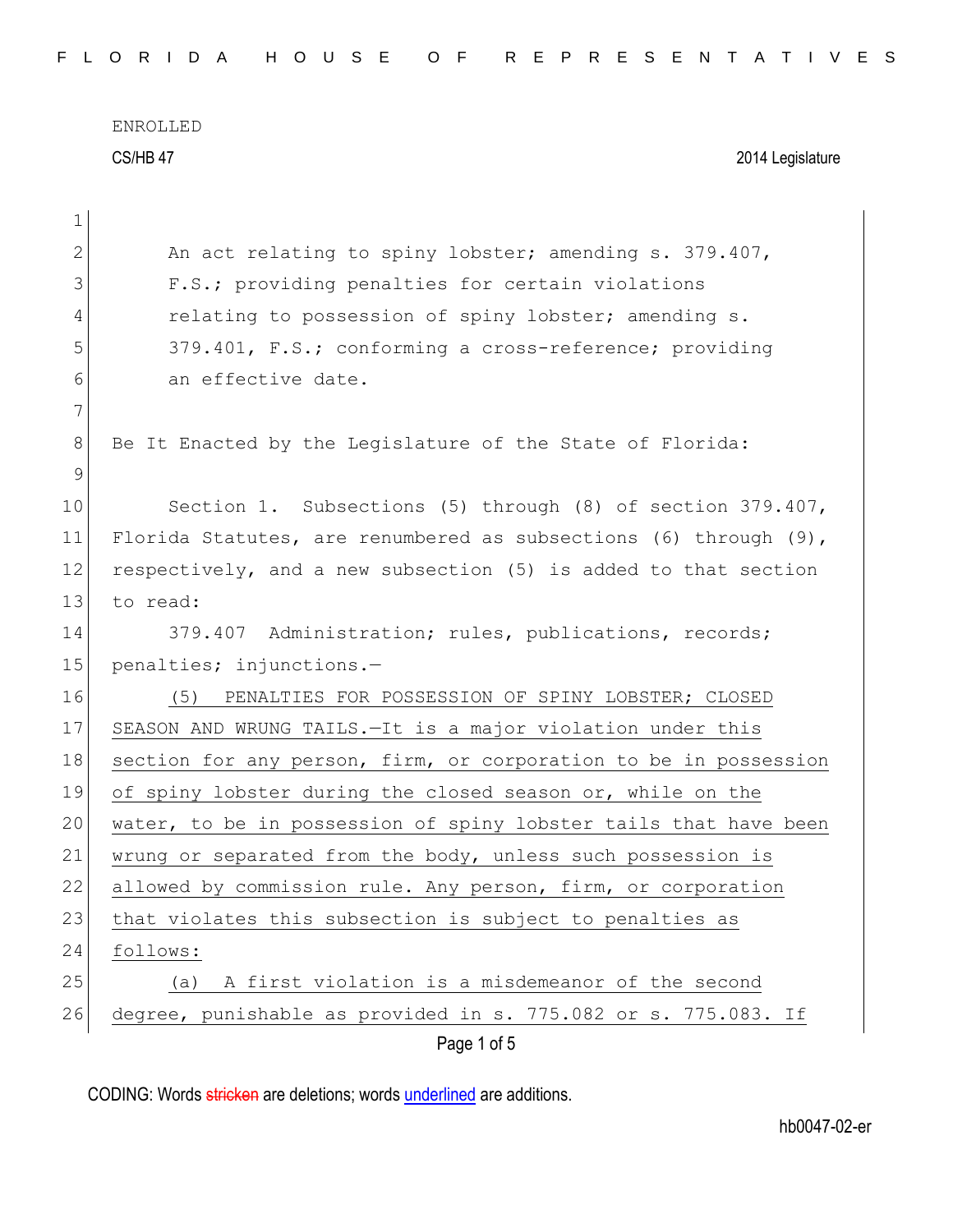CS/HB 47 2014 Legislature

| 27 | the violation involves 25 or more lobster, the violation is a    |
|----|------------------------------------------------------------------|
| 28 | misdemeanor of the first degree, punishable as provided in s.    |
| 29 | 775.082 or s. 775.083.                                           |
| 30 | (b) A second violation is a misdemeanor of the first             |
| 31 | degree, punishable as provided in s. 775.082 or s. 775.083, and  |
| 32 | such person is subject to a suspension of all license privileges |
| 33 | under this chapter for a period not to exceed 90 days.           |
| 34 | (c) A third violation is a misdemeanor of the first              |
| 35 | degree, punishable as provided in s. 775.082 or s. 775.083, with |
| 36 | a mandatory minimum term of imprisonment of 6 months, and such   |
| 37 | person may be assessed a civil penalty of up to \$2,500 and is   |
| 38 | subject to a suspension of all license privileges under this     |
| 39 | chapter for a period not to exceed 6 months.                     |
| 40 | (d) A third violation within 1 year after a second               |
| 41 | violation is a felony of the third degree, punishable as         |
| 42 | provided in s. 775.082 or s. 775.083, with a mandatory minimum   |
| 43 | term of imprisonment of 1 year, and such person shall be         |
| 44 | assessed a civil penalty of \$5,000 and all license privileges   |
| 45 | under this chapter shall be permanently revoked.                 |
| 46 | (e) A fourth or subsequent violation is a felony of the          |
| 47 | third degree, punishable as provided in s. 775.082 or s.         |
| 48 | 775.083, with a mandatory minimum term of imprisonment of 1      |
| 49 | year, and such person shall be assessed a civil penalty of       |
| 50 | \$5,000 and all license privileges under this chapter shall be   |
| 51 | permanently revoked.                                             |
| 52 | Section 2. Paragraph (a) of subsection (2) of section            |
|    | Page 2 of 5                                                      |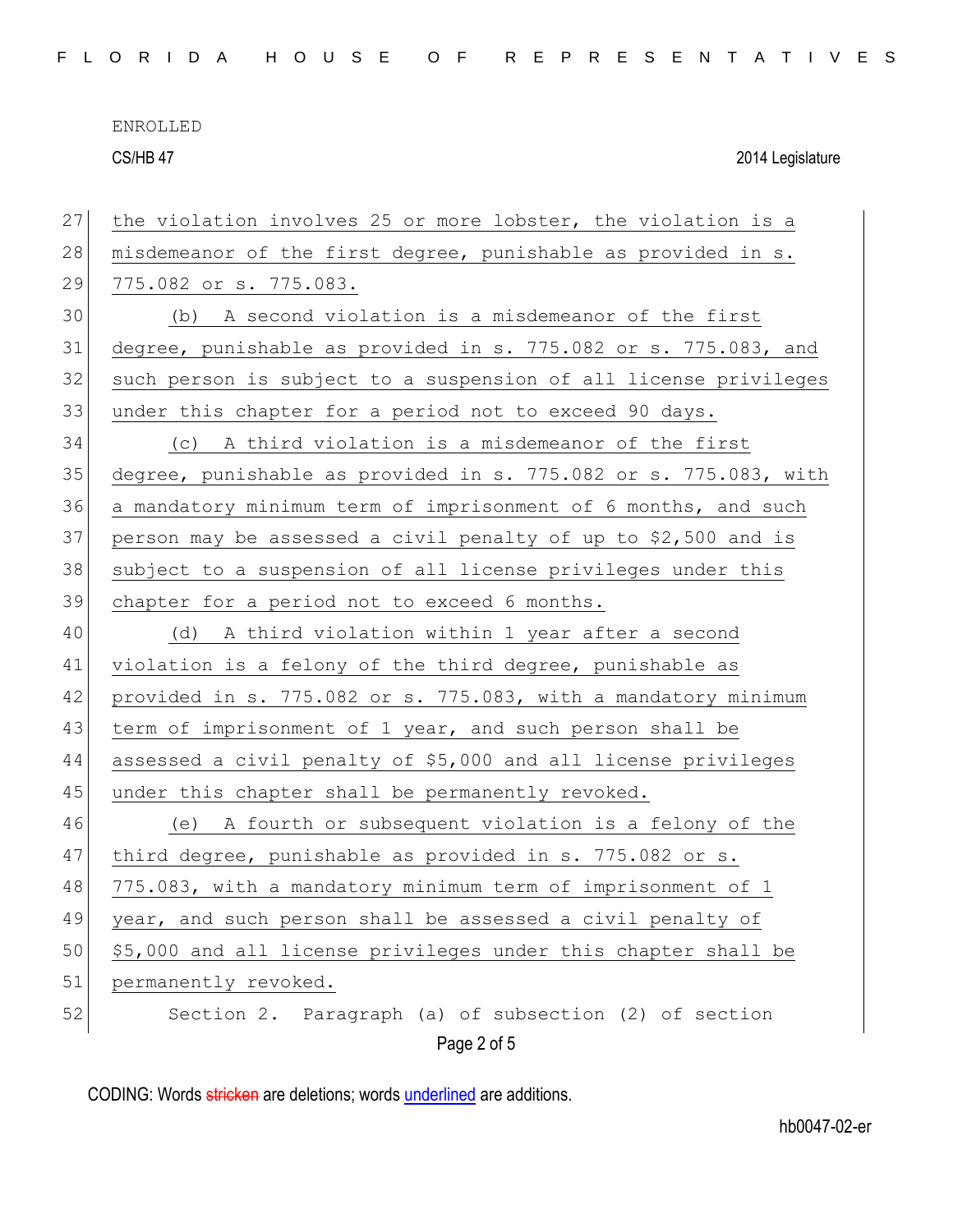CS/HB 47 2014 Legislature

53 379.401, Florida Statutes, is amended to read:

54 379.401 Penalties and violations; civil penalties for 55 noncriminal infractions; criminal penalties; suspension and 56 forfeiture of licenses and permits.-

57 (2)(a) LEVEL TWO VIOLATIONS.—A person commits a Level Two 58 violation if he or she violates any of the following provisions:

59 1. Rules or orders of the commission relating to seasons 60 or time periods for the taking of wildlife, freshwater fish, or 61 saltwater fish.

 $62$  2. Rules or orders of the commission establishing bag, 63 possession, or size limits or restricting methods of taking 64 wildlife, freshwater fish, or saltwater fish.

65 3. Rules or orders of the commission prohibiting access or 66 otherwise relating to access to wildlife management areas or 67 other areas managed by the commission.

68 4. Rules or orders of the commission relating to the 69 feeding of wildlife, freshwater fish, or saltwater fish.

70 5. Rules or orders of the commission relating to landing 71 requirements for freshwater fish or saltwater fish.

72 6. Rules or orders of the commission relating to 73 restricted hunting areas, critical wildlife areas, or bird 74 sanctuaries.

75 7. Rules or orders of the commission relating to tagging 76 requirements for wildlife and fur-bearing animals.

77 8. Rules or orders of the commission relating to the use 78 of dogs for the taking of wildlife.

Page 3 of 5

CODING: Words stricken are deletions; words underlined are additions.

hb0047-02-er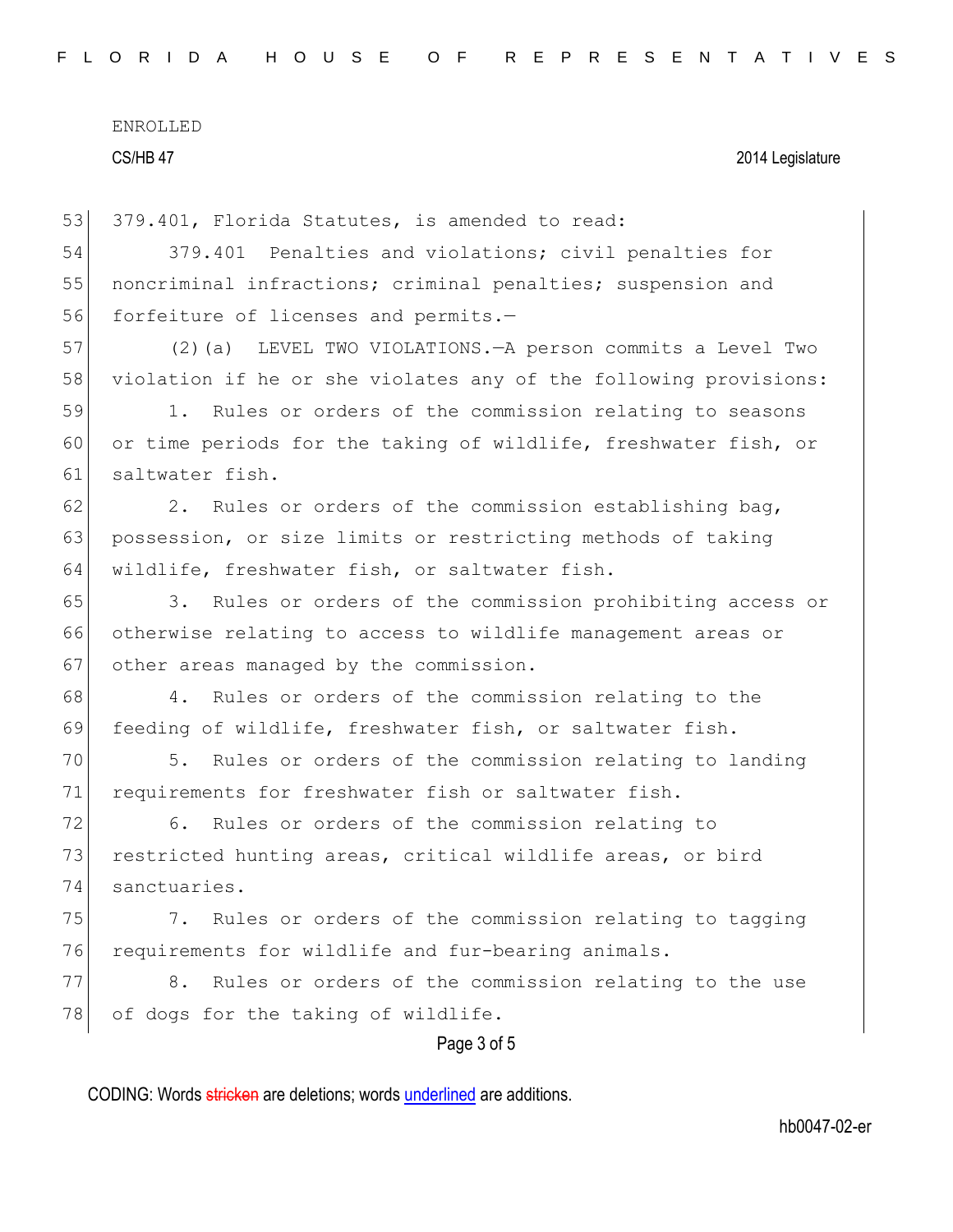CS/HB 47 2014 Legislature

| 79  | 9. Rules or orders of the commission which are not               |
|-----|------------------------------------------------------------------|
| 80  | otherwise classified.                                            |
| 81  | 10. Rules or orders of the commission prohibiting the            |
| 82  | unlawful use of finfish traps.                                   |
| 83  | 11. All prohibitions in this chapter which are not               |
| 84  | otherwise classified.                                            |
| 85  | 12. Section 379.33, prohibiting the violation of or              |
| 86  | noncompliance with commission rules.                             |
| 87  | 13. Section 379.407(7) 379.407(6), prohibiting the sale,         |
| 88  | purchase, harvest, or attempted harvest of any saltwater product |
| 89  | with intent to sell.                                             |
| 90  | 14. Section 379.2421, prohibiting the obstruction of             |
| 91  | waterways with net gear.                                         |
| 92  | 15. Section 379.413, prohibiting the unlawful taking of          |
| 93  | bonefish.                                                        |
| 94  | 16. Section $379.365(2)$ (a) and (b), prohibiting the            |
| 95  | possession or use of stone crab traps without trap tags and      |
| 96  | theft of trap contents or gear.                                  |
| 97  | 17. Section 379.366(4)(b), prohibiting the theft of blue         |
| 98  | crab trap contents or trap gear.                                 |
| 99  | 18. Section 379.3671(2)(c), prohibiting the possession or        |
| 100 | use of spiny lobster traps without trap tags or certificates and |
| 101 | theft of trap contents or trap gear.                             |
| 102 | Section 379.357, prohibiting the possession of tarpon<br>19.     |
| 103 | without purchasing a tarpon tag.                                 |
| 104 | Rules or orders of the commission prohibiting the<br>20.         |
|     | Page 4 of 5                                                      |